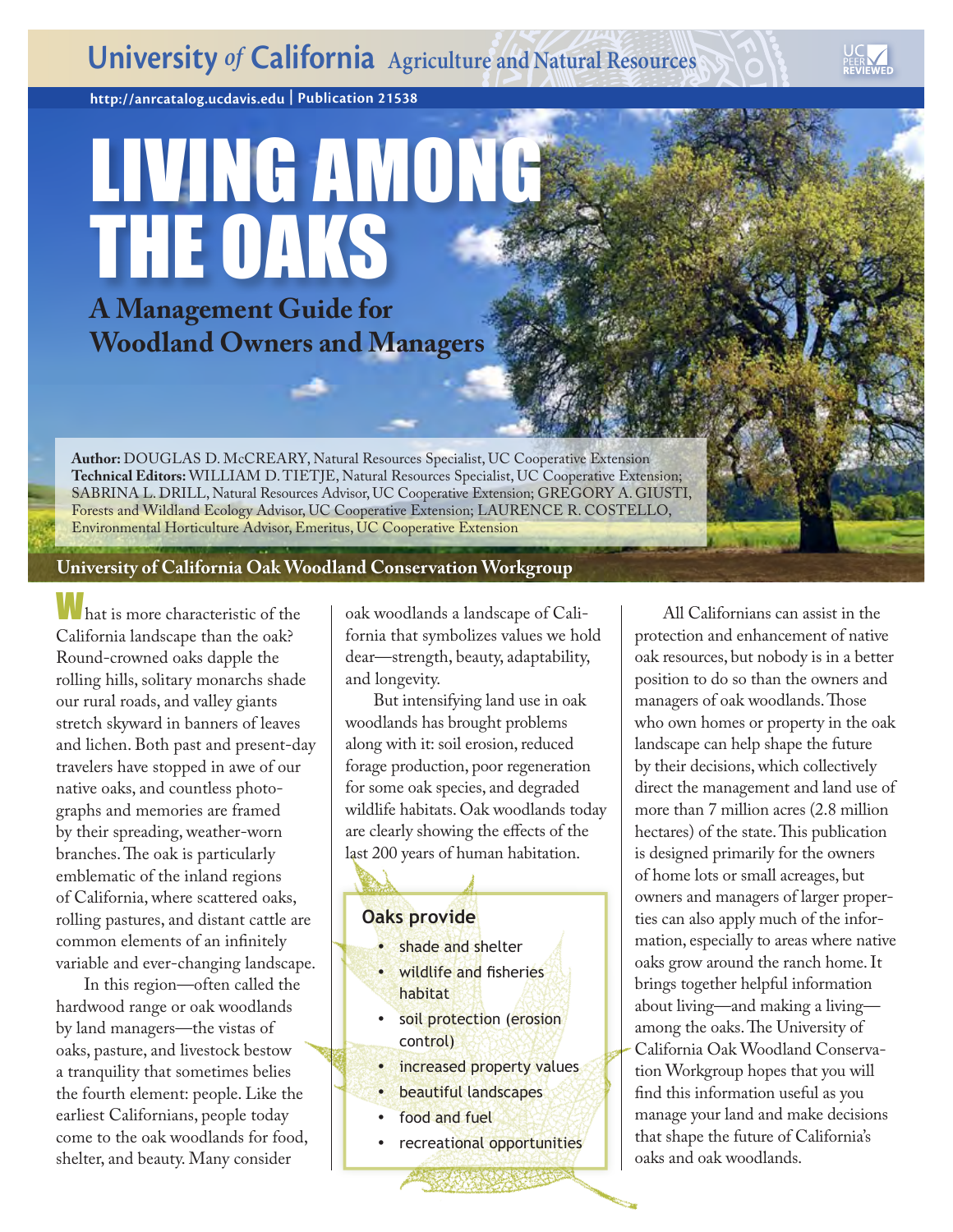# **Oaks of the Hardwood Range**

California has 21 native species of oak in the genus Quercus, 10 of which grow to tree size. Of these, 8 are conspicuous members of the oak woodland plant community. All are relatively slow growing and long lived.

# **Valley oak** *(Q. lobata)*



This tall, spreading, winter-deciduous oak was once an important member of the Central Valley's riparian forests, but agricultural conversions and development have greatly reduced the acreage it occupies. From Shasta County to Los Angeles County, it is still a conspicuous oak in the landscape, especially in valley bottoms and on deep alluvial soil. It is the largest oak in California.

# **Blue oak** *(Q. douglasii)*

This deciduous oak is the dominant oak in the woodlands from Shasta County to Kern County, growing in the foothills of the Sierra Nevada, Coast, and Transverse mountain ranges. It often grows in association with interior live oak (Q. wislizeni) and foothill pine (Pinus sabiniana) and tolerates relatively harsh sites.

Hart Gordon Bailey Iart Gordon Ba

In addition to dropping its leaves in winter, it exhibits drought deciduousness—that is, the capacity to shed foliage earlier than normal in response to drought.

# **Coast live oak** *(Q. agrifolia)*



*(Q. wislizeni)*

#### Hart Gordon Bailey is one of four California oak species that is susceptible to  $\operatorname{Hart}$ Sudden Oak Death. **Interior live oak**

This evergreen oak is widely This evergreen oak is widely distributed in California from Siskiyou County south to Baja California. It is abundant in the Sierra Nevada foothills, and in the Coast Range it occupies higher, drier, and more inland sites than does coast live oak. It is generally found in more heavily wooded sites than blue oak, and in chaparral habitats or other dry locations it often develops a shrubby form.



### **Engelmann oak** *(Q. engelmannii)*



This semideciduous oak has a narrow distribution, primarily in western San Diego County, where it replaces blue oak as the dominant species. It has been severely impacted by agricultural conversions and, along with blue oak and valley oak, is not regenerating well.

# **California black oak** *(Q. kelloggii)*

This species is a member of the black oak subgenera and loses its leaves in winter. It most commonly grows in mountainous areas, and in the Sierra Nevada it is an important component of the mixed-conifer forests. It typically receives more than 25 inches (64 cm) of annual precipitation and produces a strong reddish-brown wood that is compared to northern red oak (Q. rubra). Its acorns were considered the best tasting by many tribes of Native Americans throughout the state.

## **Oregon white oak** *(Q. garryana)*



This deciduous white oak is common in northern California and extends far north, all the way to Vancouver Island in British Columbia. It prefers a moderate climate with warm summers and freezing winters and between 20 and 50 inches (51 and 128 cm) of precipitation. In California it grows in a variety of habitats and is often associated with bay laurel (Umbellularia californica), Douglas fir (Pseudotsuga menziesii), black oak, Pacific madrone (Arbutus menziesii), and tanoak (Lithocarpus densiflorus).

# **Canyon live oak** *(Q. chrysolepis)*

This evergreen species has a broad distribution, extending from Oregon to Baja California, and it can grow from sea level to high in the mountains. The wood is very strong and close grained and was originally used for tools and implement handles; hence one of its common names is maul oak. Another common name is gold cup oak, because it has fine yellow powder covering the acorn cup, or cap.





southward into northern Baja California, primarily in the Coast Range. On favorable sites it often attains a rounded, spreading appearance. It is a member of the black oak subgenera and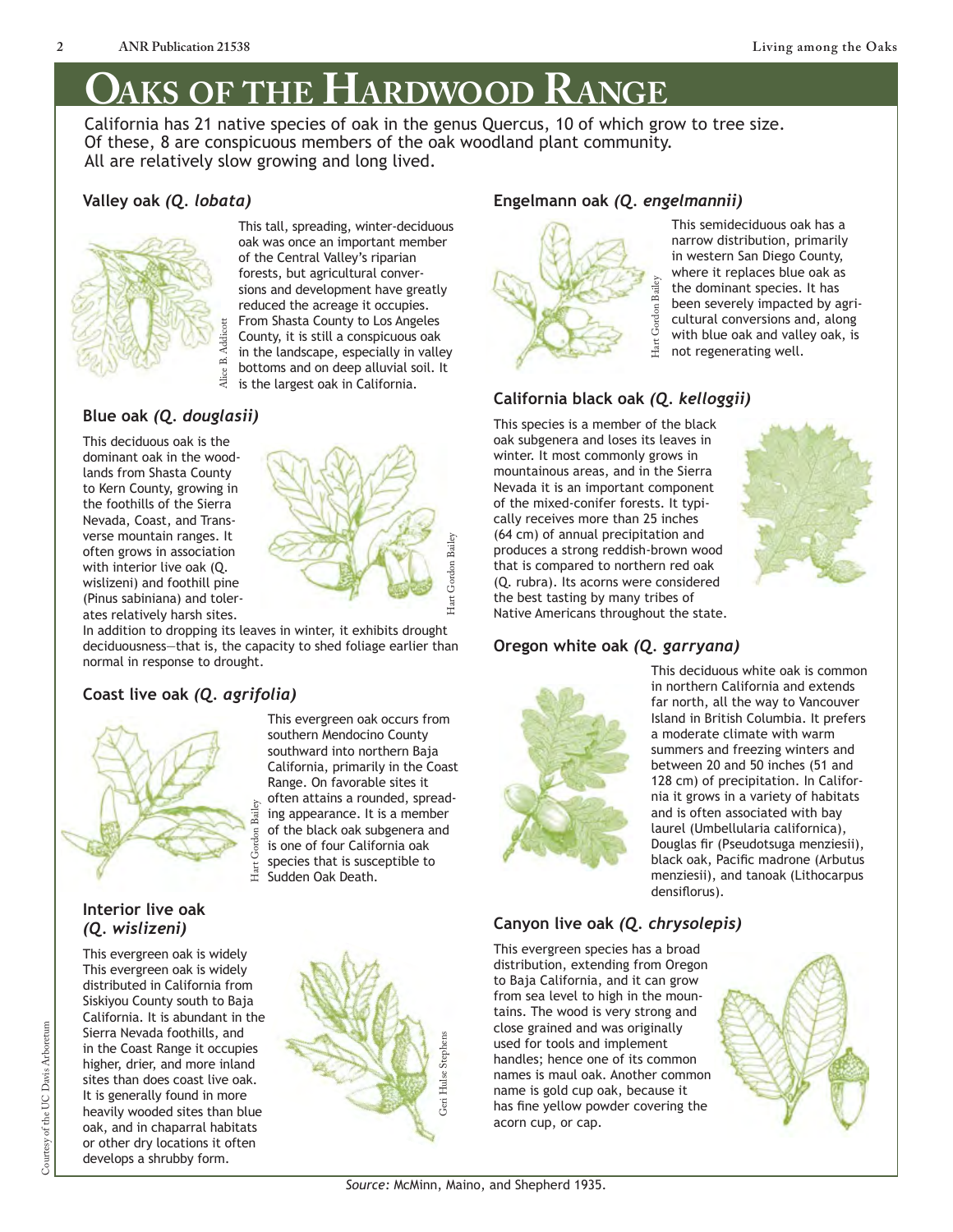# **Needs and Conflicts**

In designing and building homes, gardens, orchards, and places for animals, your decisions are shaped by your overall objectives for your land. Whether your land is a residential site, used for grazing, or maintained as natural open space, you will need to consider various management options. As you choose management approaches for your land, also take into account your oak trees and evaluate whether or not your planned activities are compatible with oak conservation and the basic needs of the trees. Remember that wellmanaged oak woodlands can also help enhance other natural resources, such as soil and water. Careful planning and design can often provide benefits for both people and oaks.

Past development among the oaks has revealed specific areas of conflict. Often impacts to oaks have not been adequately addressed in planning documents and mitigation requirements. But a 2004 California state law (Public Resources Code § 21083.4) requires mitigation if projects in oak woodlands have significant impacts on the environment. It has also become apparent that, in addition to the removal of trees, certain construction practices can seriously injure or kill oaks. Construction activities can increase (or decrease) fire hazards, creating liability and management problems. Gardening practices such as amending the soil, planting lawns, or irrigating under established oaks can damage them. Domestic animals, as well as insect and disease pests, also can take a toll. In combination,

these elements can present formidable obstacles to the health and survival of oak trees. However, harmful effects can be minimized by thoughtful management practices. And how we manage oak woodlands will likely become even more critical under the stresses associated with climate change.

#### *Building around Oaks: Protecting the Root Zone*

The most vulnerable part of a mature oak tree is the root system and, in particular, the root crown at the base of the trunk. Although most oaks do have a deep taproot, many oak roots are relatively shallow and extend outward from the root crown, reaching some distance beyond the tree's drip line (the outermost edge of a tree's foliage). For management purposes, think of a tree's root zone as extending out at least one-third farther than the distance to the drip line. Ideally there should be no disturbance within this zone. This means no grading, digging, trenching, using of fill soils, covering the ground with asphalt or concrete, or landscaping with plants that require more than two or three summer waterings. Also, excessive foot traffic, operating heavy equipment, and parking vehicles (particularly heavy ones) should be avoided in this zone to avoid compaction. It is preferable to retain natural litter (fallen leaves, twigs, and bark) or add mulch to cover the soil surface. If modifications are unavoidable, strive to keep this area in as natural a condition as possible, and keep ground disturbance as far away from a tree's trunk as possible.

#### *Threats to the Root Zone*

The following human activities are the ones that most commonly alter a tree's root environment, potentially damaging or killing it.



**Changes in grade.** This includes any changes in the ground level under the tree, either by mounding up soil or removing it. Excavating soil can directly cut and destroy roots and expose them to damage from surface activities. Mounding up soil can reduce oxygen to the roots. Depending on climate and soil moisture, additions of soil can also encourage root rots. Use retaining walls outside of the drip line to protect the natural grade under the tree. If there is no alternative to adding soil within the drip line, consult a qualified arborist specializing in oaks for strategies to minimize injury. Also, review the publications listed in the "References" section.

**Changes in drainage**. Irrigation and changes in the drainage around an oak can result in water in the root zone during the summer when soil temperatures are high and soils are normally dry. This can promote the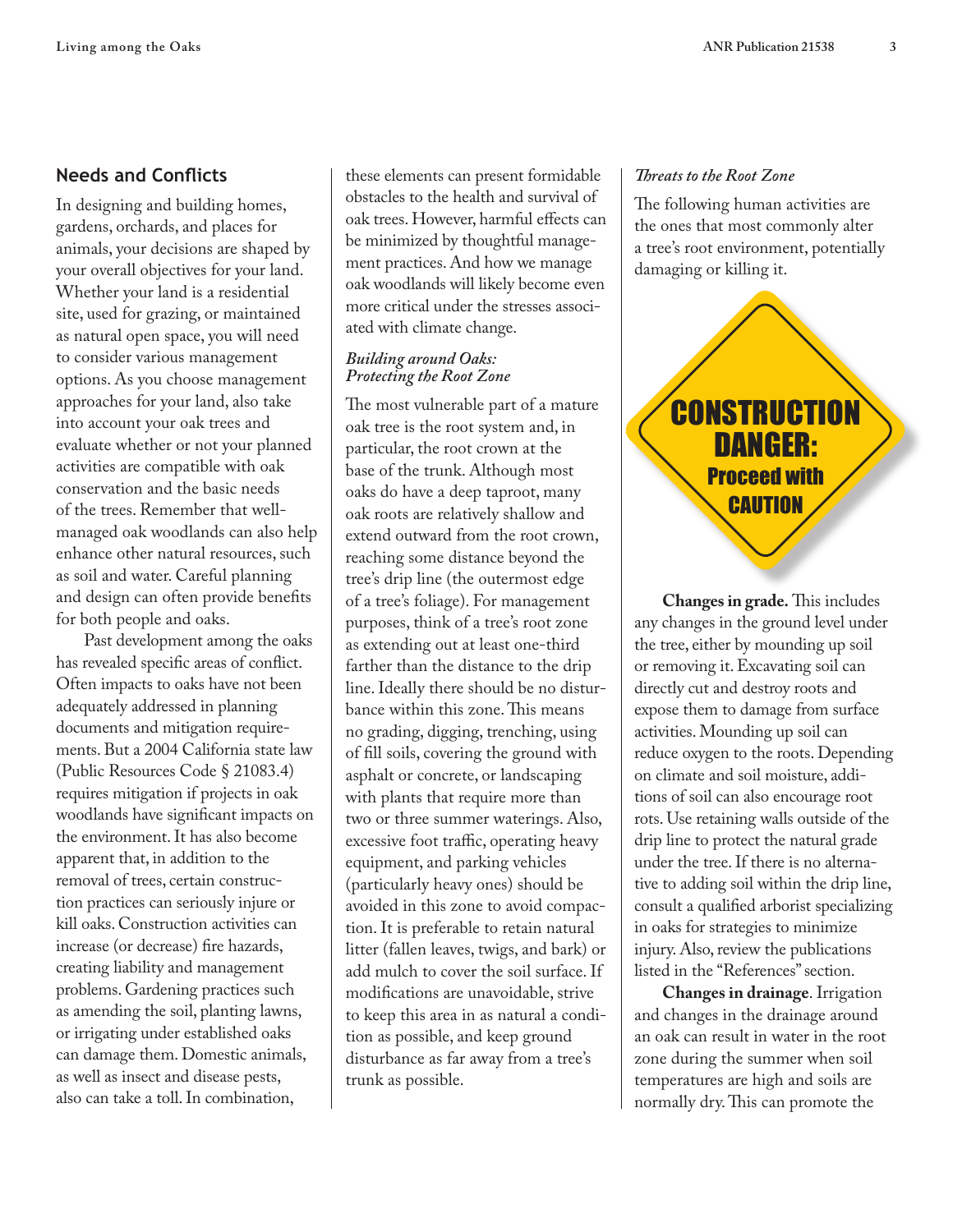proliferation of harmful soil microorganisms that injure roots. Saturated soils can also inhibit oxygen movement into the root zone. These factors can ultimately result in tree death.

# FUNGUS DANGER: Don't Water Mature Trees

**Soil compaction**. Heavy foot traffic or the operation of heavy equipment can cause soil compaction, especially when the soil is wet. Compaction causes the spaces between soil particles to become compressed, reducing gas exchange. Since gas exchange is needed for root function, compaction can cause significant injury to oaks. When the ground is covered with nonporous materials such as asphalt or concrete, the free passage of moisture, air, and other gases within the root zone is impeded. In addition, soil compaction can occur in preparation for and during paving. As an alternative to common paving materials (asphalt and concrete), there are porous materials that are more compatible with the oak environment and make excellent ground coverings. Regardless of the permeability of the ground covering, nothing should be placed within a 6-foot (1.8 m) radius of a tree's trunk. This is the minimum area that should always be left undisturbed and preferably covered with mulch.

**Trenching.** Trenching is a leading cause of tree mortality. When utility trenches are dug into the root zone, major portions of a tree's root system may be cut or damaged. When several large roots are damaged, tree death may follow. Trenching in the root zone should be avoided whenever possible. If trenching cannot be avoided, identify the location of lateral roots using a pneumatic trenching tool. Probably the best alternative to trenching is to place utilities in a conduit that is bored through the soil. If utility conduits are unavailable, try to have all utilities placed in a single trench, as multiple trenching causes greater damage.

**ROOTS** AT RISK: Avoid Trenching, Compaction, and Grade Changes in the Root Zone

**Disturbance beyond the root zone**. Beyond the root zone mature oaks are usually less affected by landform and drainage changes, soil compaction, paving, and trenching activities. But indirect effects must still be considered. Avoid fill materials that could alter flow patterns, resulting in water collecting around trees. Consider the effects of nearby ponds or swimming pools on

local soil moisture, and watch for bank or hillside cuts that could alter drainage patterns.

# **Fire in California's Oak Woodlands**

Californians are keenly aware that fires regularly occur in our state and can have devastating consequences. Recently there have been some catastrophic fires in oak woodlands. The severity of these fires was partially due to fire suppression activities during the last 100 years that have increased fuel loads and made it more difficult to suppress or contain woodland fires that do start, especially during extreme fire weather. Also, more people are now living within these fire-prone ecosystems, which complicates fire-fighting activities. One consequence of the recent spate of fires was the revision of the California state law that requires fuel reductions around homes and the removal of vegetation that could help fires spread (Public Resources Code § 4291). Increasing clearances and removing "ladder fuels" can greatly reduce the risk that homes in the paths of fires will be lost.

Once the fires have passed and the embers have cooled, property owners want to know if their oaks have been killed. Often they haven't been. Even if all of the leaves on an oak tree have been scorched and the tree looks dead, new leaves will often emerge and start to grow the following spring—or even sooner—and the tree may suffer little long-term damage. It is therefore important to wait until the following year to determine if trees have been killed from fire. And even if the aboveground trunk has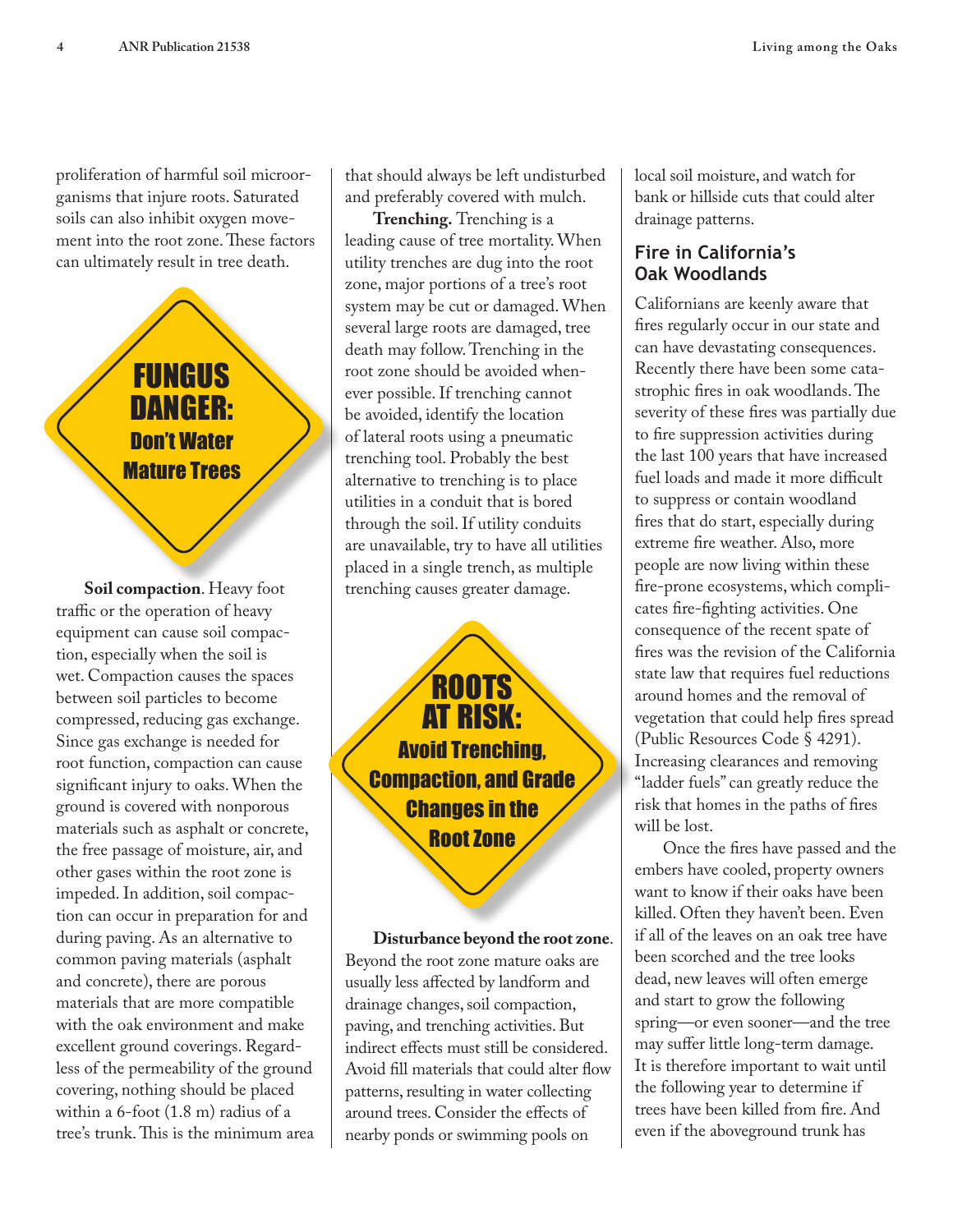# **NATIVE PLANTS COMPATIBLE WITH CAKS**<br>Below is a selection of California native plants that require little water and can therefore be used in landscaping

under and around oak trees. Once established—usually after a year—they require little care, minimal water, and offer beautiful foliage. Sometimes they have showy blossoms with pleasant fragrances as well. When planting near oaks, avoid injury to roots while digging planting holes, and stay outside the drip line if possible. Also add mulch after planting to help conserve soil moisture.

#### **Shrubs (Sartial Vhade)**

*Carpenteria californica,* carpenteria *Ceanothus* spp., wild lilacs: *C. griseus, C. thysriflorus, C. maritimus,* plus cultivars: *C.* Joyce Coulter, *C.* Ray Hartman. *Cercis occidentalis,* western redbud *Cercocarpus betuloides,* mountain-mahogany *Eriogonum arborescens,* Santa Cruz Island wild buckwheat *Garrya elliptica,* silk-tassel bush *Heteromeles arbutifolia,* toyon *Mahonia* spp., barberries and mahonias: *M. dictyota, M. fremontii, M. haematocarpa, M. pinnata Prunus ilicifolia,* holly-leaf cherry *Rhamnus californica,* coffeeberry *Ribes* spp., gooseberries: *R. aureum* var. *gracillimum, R. malvaceum, R. speciosum, R. sanguinium, R. viburnifolium Rosa californica,* California wild rose *Rosa californica,* Plena, double California rose *Salvia clevelandii,* San Diego wild sage *Salvia leucophylla,* coastal white sage

# **Shrubs (***I***ull** *gun***)**

*Fremontodendron californicum, F. mexicanum* and cultivars, Fremontia, flannel bush, California Glory, Pacific Sunset *Galvezia speciosa,* island snapdragon *Lupinus albifrons,* silver bush lupine *Lupinus chamissonis,* Chamisso bush lupine *Mimulus aurantiacus,* bush monkey flower *Mimulus puniceus,* red monkey flower *Penstemon clevelandii,* Cleveland's penstemon, and other species *Romneya coulteri,* matilija poppy

#### **Ground Vovers**

*Baccharis pilularis* ssp. *pilularis,*  dwarf coyote bush *Ceanothus griseus* var. *horizontalis,*  Carmel creeper *Ceanothus maritimus,* Hoover ceanothus *Ribes viburnifolium,* Catalina currant

#### **Evergreen \erbaceous dlants**

*Dryopteris arguta,* wood fern *Eriogonum umbellatum* var. *polyanthum,*  buckwheat *Heuchera maxima,* giant alum root *Iris douglasiana* and hybrids *Viguiera deltoidea* var. *parishii*

#### **Deciduous or Unnual herbaceous plants**

*Clarkia* spp., clarkias *Collinsia* spp., Chinese houses *Dodecatheon clevelandii,* shooting stars *Eschscholzia* spp., poppies *Montia perfoliata,* miners lettuce *Nemophila menziesii,* baby blue eyes *Oenothera* spp., evening primroses *Sisyrinchium bellum,* blue-eyed grass *Viola pedunculata,* yellow pansy *Zauschneria californica,* California wild fuchsia

#### **Bulbs**

*Brodiaea* species and related genera: *Dichelostemma pulchellum Triteleia laxa Calochortus* spp., Mariposa lilies *Chlorogalum pomeridianum,* soap plant *Lilium pardalinum,* leopard lily *Trillium chloropetalum,* common trillium

For more information about these and other California native plants compatible with oak gardens, including which species are native to your part of California, contact local arboreta, botanical gardens, and the California Native Plant Society (see "Online Resources").

> Concept courtesy of Sacramento County Office of Education Concept courtesy of Sacramento County Office of Education



It is essential to limit activities in the root zone that could damage the tree's roots.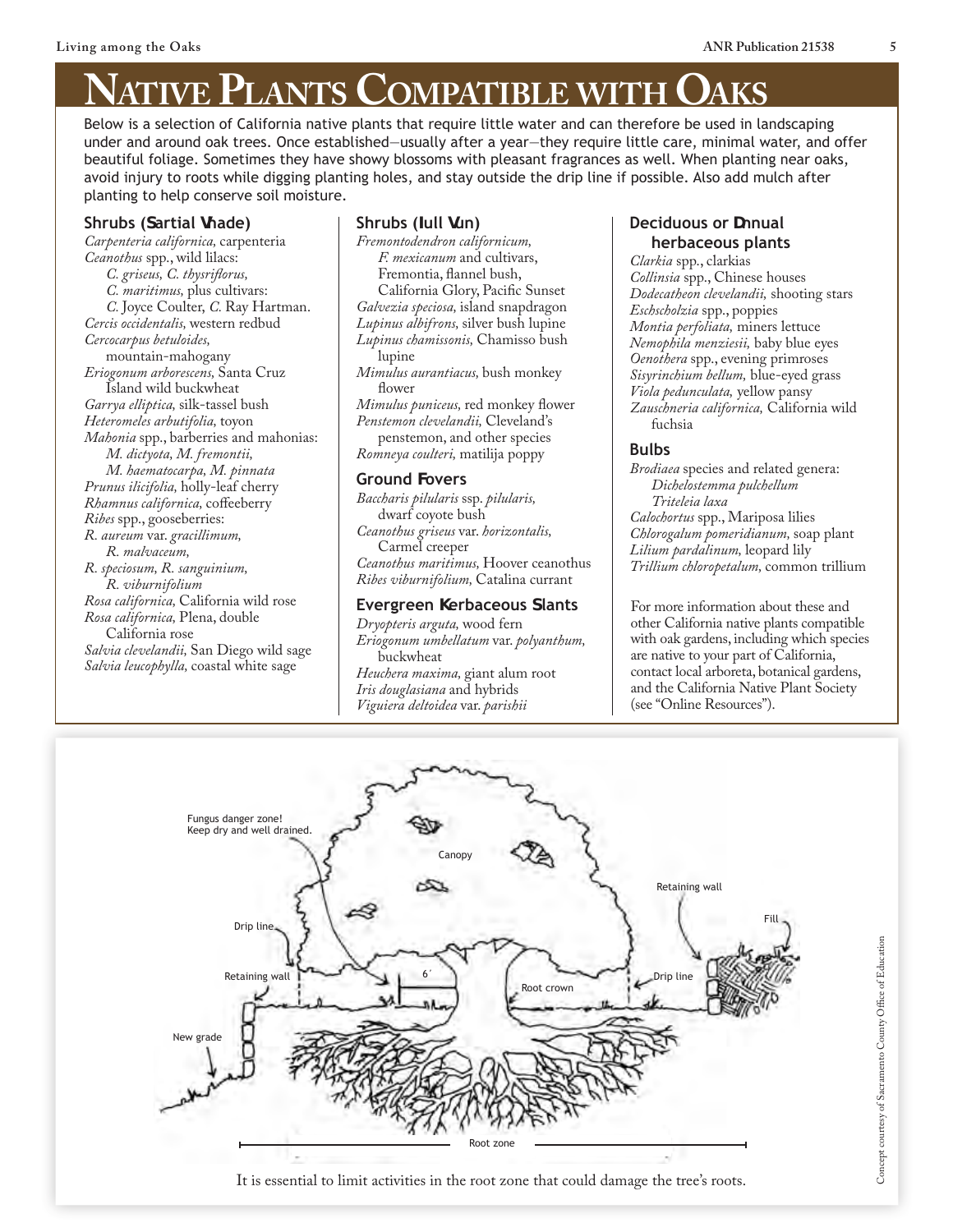been so severely damaged that the tree dies and has to be cut down, oaks will generally sprout from their stump. These sprouts can eventually grow into a new tree, and much more quickly than when planted as acorns. While fires are generally not good for trees, oaks have evolved in an environment where regular fires have always occurred. As a result, they are well adapted to survive this natural phenomenon.



Fire in California's oak woodlands is an ongoing threat.

# **Oak Pests**

Oaks in natural settings are relatively resistant to severe damage from pests, especially native pests that have co-evolved with oaks (but see the section on Sudden Oak Death, below). However, when compromised by soil compaction, changes in soil moisture, or other disturbances, trees can have difficulty fending off organisms that cause injury. In some cases,

by the time symptoms appear, the tree is declining and remedies may be too late. A qualified arborist should be called when the following symptoms are noticed:

- Loss of tree vigor, twig dieback and wilting, abnormally yellowish leaves, and wounds on the bark that ooze rust-colored fluid. These symptoms are indicators of crown rot (*Phytophthora* spp.).
- • Foliage turning brown, and the oozing of a dark brown, viscous fluid from the trunk. These symptoms are often accompanied by the presence of bark beetles and fruiting bodies of Hypoxylon fungus on the trunk of the tree. These are symptoms of *Phytophthora ramorum*, the agent responsible for Sudden Oak Death (see below).
- • Dieback of branches, emergence of honey-colored mushrooms at or near the base of the tree in the early winter, often accompanied by a white fan-shaped fungus growth between the bark and sapwood, and black shoestringlike structures in the soil. These are indicators of a serious disease called oak root fungus, *Armillaria mellea.*

*Armillaria* is often present on the roots of wildland oaks, even when there are no obvious outward symptoms. Under natural conditions this disease is rather benign, and it is held in check by summer drought. However, *Armillaria* thrives in warm, moist conditions—a situation that is created when the area under a tree is watered during the summer. Once the roots of a tree are seriously infected, the fungus can persist in soil organic material for many years and can

later infect other trees—even after the death and removal of the host plant. Fruit trees and landscape plants nearby, particularly those that are irrigated during the summer, may also be subject to infections.



Heart rot is common in mature oaks.

Another fungal malady, called heart rot, occurs when one of several wood decay fungi degrades the heartwood of an oak. Although this does not usually impair the tree's vigor, it does weaken it structurally. Weakened branches can break off and a weakened trunk may not be able to support the crown, especially during a windstorm. Heart rot commonly develops in large pruning wounds. Regular examination of the tree and judicious pruning and bracing can prolong the life of an oak with heart rot.

## *Mistletoes*

These parasitic plants grow in the branches of many oaks and can cause structural weaknesses that make the tree more vulnerable to branch breakage. Small infestations may affect the appearance of a tree but generally have little impact on tree health or vigor. Even large infestations, which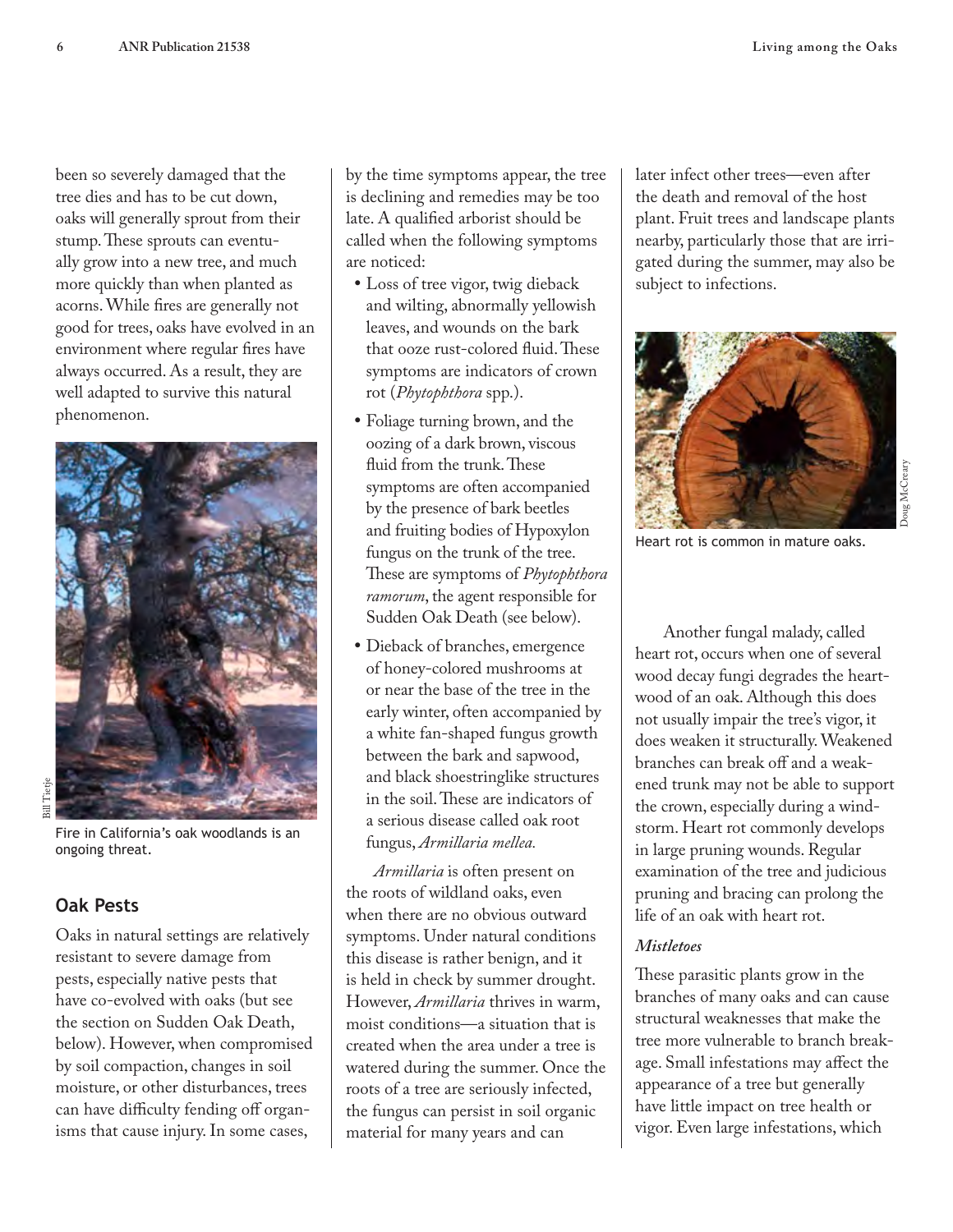

can weaken trees, rarely kill them. Mistletoes can be controlled in a variety of ways, including removing the infected branches or using registered herbicides. It should be noted that mistletoes are native and beneficial for a variety of bird species that eat the berries and even for deer, which will eat mistletoe foliage that has fallen to the ground.

#### *Spanish moss*

The Spanish moss that grows in California is actually not a true moss but a lichen. (The Spanish moss that grows in the southern states is neither a moss nor a lichen, but a bromeliad.) It is not parasitic so is not a serious threat to oaks. Tree growth may be slightly reduced due to shading of leaves in a tree heavily laden with Spanish moss, but the situation is not life threatening and can be reduced by pruning infested branches. Many people consider Spanish moss an attractive adornment to their oak trees.

#### *Insect pests*

Innumerable insects live on the leaves, branches, trunk, and roots of oak trees, usually without much adverse impact—especially if the tree is vigorous and healthy. Most oak galls, for example, are harmless swellings in response to enzymes released when small gall wasps lay their eggs and the larvae begin to feed. Some of these galls look like dangling Christmas ornaments, while others form exotic multicolored shapes on oak leaves that can resemble sea urchins, sponges, or Chinese hats.



Colorful galls caused by gall wasps are common on twigs, branches, and leaves.

Some insect pests do cause injury, however. For instance, pit scales (appearing as pinhead-size scales on the bark of twigs and small branches), oak moths, and other leafeating insects are relatively common on a number of oak species and can have striking effects during severe outbreaks. However, even when trees are completely defoliated, they usually recover the following year with little long-term damage, although growth during defoliation is minimal because of greatly reduced photosynthesis. Some insecticides are registered to treat oak insects, but often by the time the symptoms become evident, it is too late for treatment. Oaks and the associated native insects have evolved together and rarely are trees seriously damaged or killed by them. A serious new insect pest, however, believed to have recently arrived from Arizona or Mexico, is the golden spotted oak borer *(Agrilus coxalis),* which is actively spreading and killing coast live oaks in San Diego County.



The golden spotted oak borer is killing oaks in San Diego County.

#### *Mammal pests*

In most cases, mammals pose little threat to mature oaks. Browsing or grazing animals may inhibit natural regeneration by chewing on small seedlings, but rarely do they seriously damage mature trees. There have been cases, however, where populations of ground squirrels or other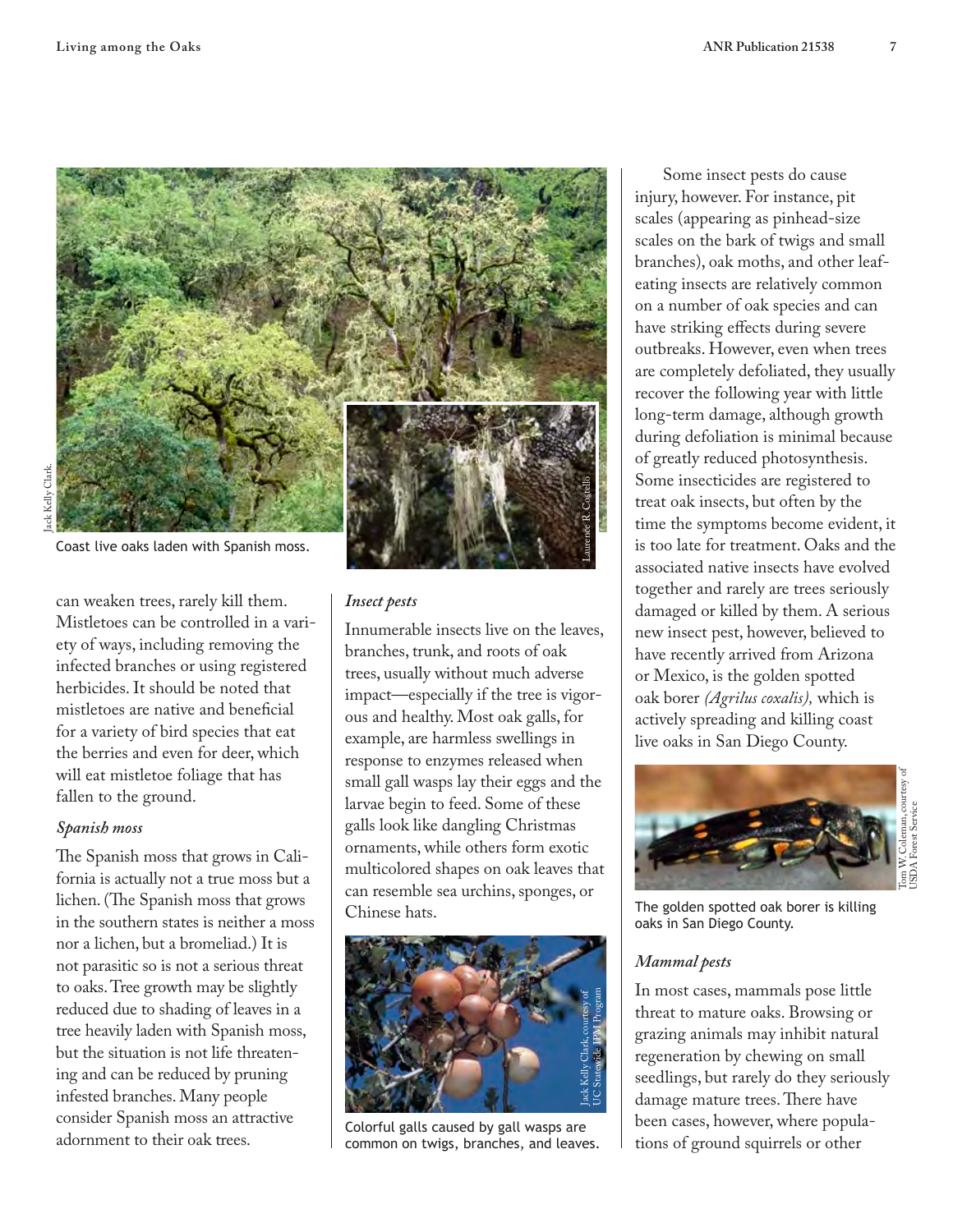

Sudden Oak Death continues to kill oaks in 14 coastal counties.

ground-dwelling rodents have caused damage to oak roots or girdled young stems. Take measures to control these populations if oak vigor is diminished or if there is extensive excavation by animals in the root zone. The aboveground part of seedlings or saplings can be protected by fencing, wire cages, or treeshelters (see below). The roots of seedlings planted in such areas can be protected belowground by covering the root ball at the time of planting with a wire cage.

#### *Sudden Oak Death*

Sudden Oak Death (SOD) is a relatively new disease that affects several native California oak species. It is caused by *Phytophthora ramorum*, a funguslike water mold that causes bark cankers which can girdle and kill mature trees. To date, four of

California's 21 species of native oaks are susceptible to this disease: coast live oak, California black oak, Shreve's oak *(Q. parvula var. shrevei),*  and canyon live oak. Currently it does not appear that members of the white oak subgenus, including blue and valley oaks, are susceptible. As of 2009, SOD had been confirmed in 14 coastal counties, extending from Monterey to Humboldt, with locally devastating effects. Fortunately, it appears that conditions further inland (e.g., the Central Valley and the Sierra Nevada foothills) are too hot and dry to permit its spread there. There is an extensive research, monitoring, and education program coordinated by the California Oak Mortality Task Force—to curtail the spread of this disease and minimize its impact.

# MANAGING AND ENHANCING OAK RESOURCES

Livestock grazing has been the dominant land use throughout a majority of the oak woodlands since European settlement, and this use has contributed to the open, pastoral character of much of California's countryside. But it is also in portions of this region that the regeneration for several oak species has been poor, especially during the last 100 years. Cattle are the oft-named culprits since they consume acorns and seedlings and browse saplings and mature trees. They can also compact rangeland soils and remove organic matter. Compaction makes it harder for young roots to grow downward, and removing organic matter can diminish soil fertility.

However, there are situations where oak regeneration remains poor even when livestock are absent. Obviously the oak regeneration problem is more complex, and factors other than livestock are also involved. These may include the replacement of native perennial bunchgrasses by introduced Mediterranean annuals; greater hare, deer, gopher, and ground squirrel populations; insect and soil fauna changes; and alterations in the populations of acorn- and seedling-eating animals. Whatever the causes, it appears that management intervention is now needed—of both land and oaks if oak trees are to continue their traditional and ecological role as a keystone species on the hardwood range.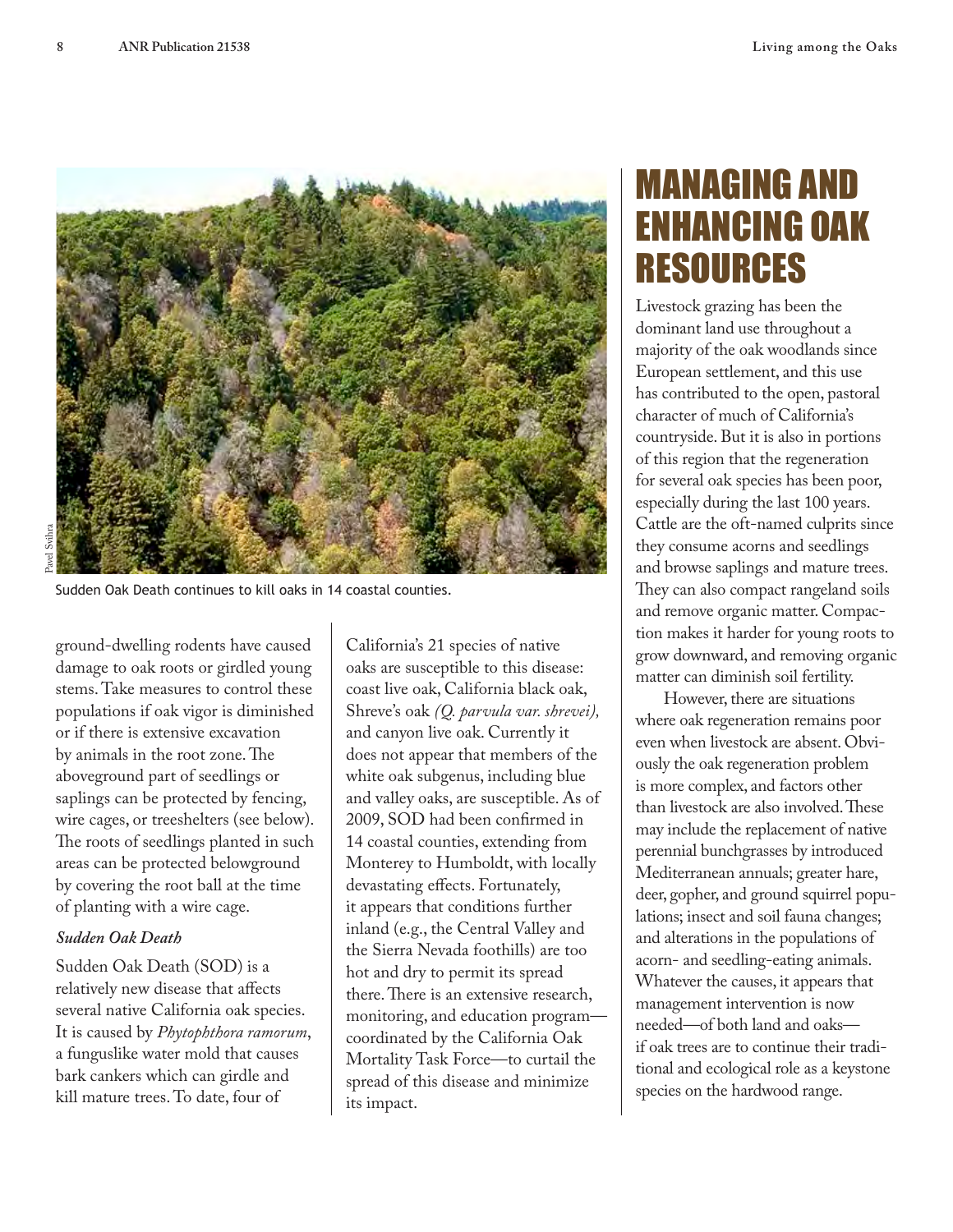# **Oak Health Check**

#### **Check for tree growth**

- Tree size is not a good indicator of health. Oaks growing on steep, dry sites may be smaller than others nearby but may still be very healthy.
- Twig growth for the season can vary greatly. If twig growth is less each year, however, the tree may be declining.
- Look for bark growth cracks on a tree's trunk. Cracks appear as widening fissures on existing bark. Tissue in the cracks should be bright green or pink when scratched. Loose bark indicates dead tissue.

#### **Check for pests and stress**

- Watch for disease or insect infestations indicated by leaf loss, changes in leaf color, twig dieback, sooty foliage, wet sticky foliage, or other significant changes in appearance.
- Watch for twig and branch dieback. This can be an indication of disease, root loss, or other root-zone problems.
- Watch for emergence of clumps of honey-colored mushrooms at or near the base of a tree in the fall and early winter. These are often accompanied by a white, fan-shaped fungal growth between the bark and sapwood. These symptoms accompany oak root fungus, *Armillaria mellea*.
- Early leaf loss may signal declining vigor—but not always. Deciduous oaks have been noted as being drought deciduous. This occurs during dry years when soil moisture is depleted early and oaks shed their leaves early to help conserve moisture. Deciduous oaks normally do not lose their leaves until late November—but under very dry conditions, they can shed leaves in midsummer. Early leaf loss appears to cause little long-term damage.

#### **Check for structural weakness**

- Oaks growing in a natural setting usually do not require pruning. However if dead or dying branches pose a safety hazard or threaten buildings, have them pruned or cabled by a qualified arborist.
- Watch for developing structural weaknesses caused by wood decay, mistletoe, heavy foliage, or poor branch structure. Co-dominant stems, branch attachments with included bark, long horizontal limbs, extensive decay in branches, and cracks developing in crotches are all indications of weak structure. Consult a qualified arborist to determine if pruning will improve structural stability.
- Avoid damage to structural roots.

#### **Check for poor drainage**

- Standing water should not be present within a tree's root zone.
- Building, landscaping, or other activities near oaks should not alter drainage patterns in a way that increases water in the root zone.
- Avoid compaction in the root zone.

#### **Check the root crown condition by digging carefully at the base of the tree**

- A characteristic root flare at the base of the tree should be obvious. If not, the trunk has been buried and the soil should be excavated to the original grade.
- Large decay pockets at the root crown may indicate a dangerous condition, and a qualified arborist should evaluate the tree for structural integrity.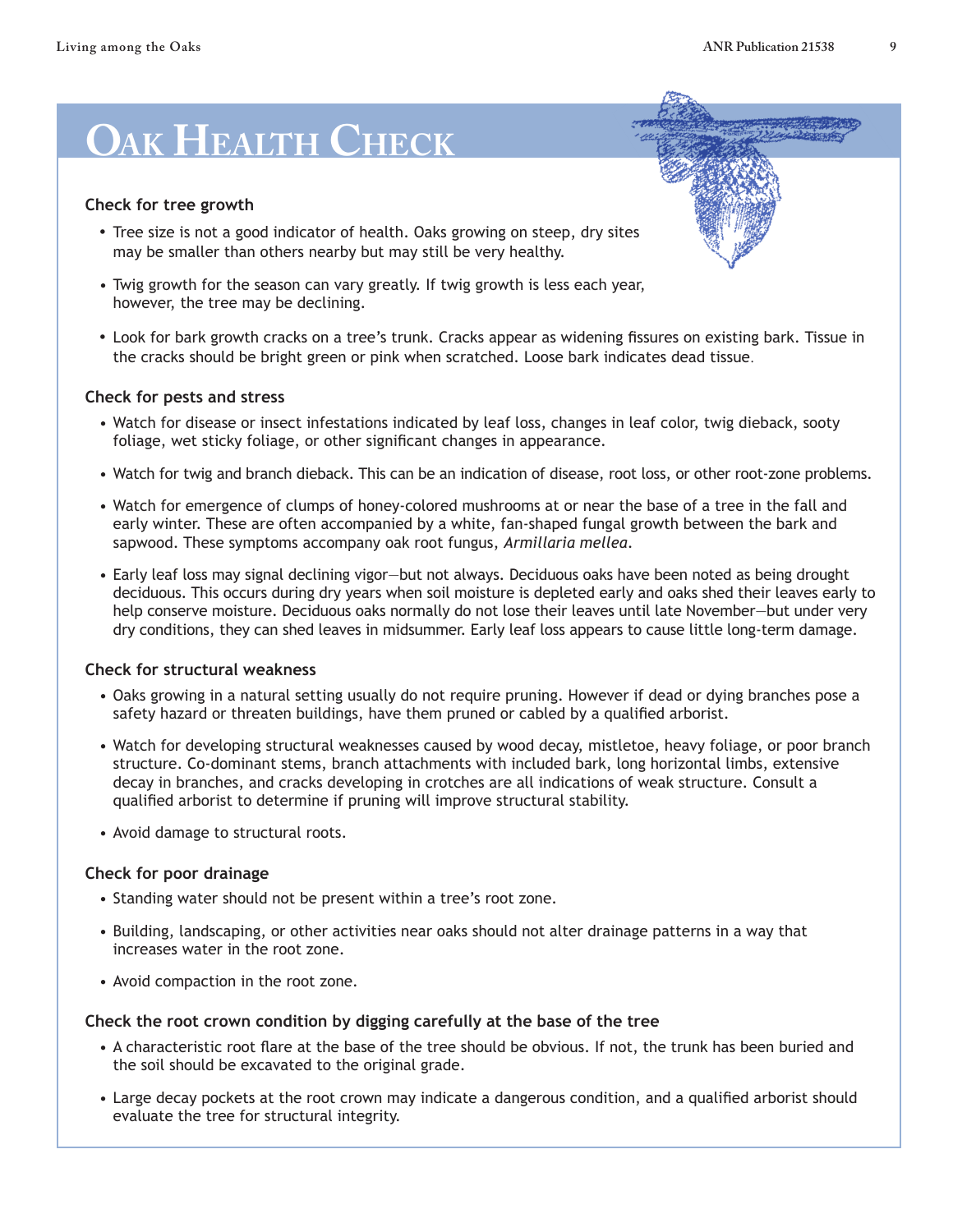In managing land, animals, plants, and other resources, there are many things landowners can do to encourage healthy, vigorous oak populations. Some basic management considerations are discussed in the following section. But, in making management decisions that affect your oaks, your greatest guidance may come from your own observations and experiences. Oaks, and the ecological settings where they grow, vary tremendously from place to place, meaning that no one type of management is appropriate for all situations. So, before making decisions, study what is actually taking place on your land and experiment with what you do. You may discover techniques that could also be useful to other landowners.

# **Oaks and Grazing Animals**

Grazing and browsing animals are ubiquitous components of oak woodlands, but they can damage mature trees as well as seedlings. Watch your trees for signs of damage and take care that the number of animals congregating under them does not cause excessive soil compaction, expose the root crown at the base of the trunk, or expose surface roots. Also watch for excessive chewing on tree trunks. Horses and goats can kill trees by chewing off the bark around the entire circumference of the tree, thereby girdling it. These types of problems are more likely in pastures where animals are concentrated. Measures such as reducing numbers of animals, alternating pastures in use, and installing exclosures, screens, treeshelters, or other protective devices to keep animals away from sensitive

trees or seedlings can help alleviate problems. If damage is severe, you may want to consult a qualified arborist for remedial treatments.

#### *Pasture management*

In managing your pastures, always remember the general recommendation against summer watering of oaks. If your pastures are irrigated in the summer, adjust irrigation systems to apply water outside of the root zone only. Adjusting watering schedules to infrequent but long periods of irrigation will also reduce stress on oaks. Always try to keep the base of the tree dry. Observe the location of watering devices and other water sources to make sure that the area beneath an oak's canopy does not become wet from leaky water lines, valves, holding tanks, or from animals splashing in troughs.

## **Promoting Oak Regeneration**

As noted previously, there is evidence that several species of native oaks in California—particularly blue oak, valley oak*,* and Engelmann oak—are

year to year.

not regenerating well in certain areas of the state. In addition to poor natural regeneration, the total acreage of these species has been depleted from residential and commercial development, range improvement, agricultural conversions, and firewood harvesting. To ensure that these species remain important components of the natural landscape of California, it may be necessary to encourage natural regeneration or to actively restore oaks by planting acorns or seedlings. During the last 20 years, much has been learned about what works and what does not. Based on research and field trials, we now feel we can successfully regenerate native oaks, although it is often necessary to carefully plant and maintain them. Below are general guidelines for encouraging natural regeneration; collecting, storing, and planting acorns; growing seedlings in containers; and outplanting acorns and seedlings in the field. Additional information is available in *Regenerating Rangeland Oaks in California,*  UC ANR Publication 21601 (see "References")*.*



Acorn production among California oaks is highly variable from tree to tree and from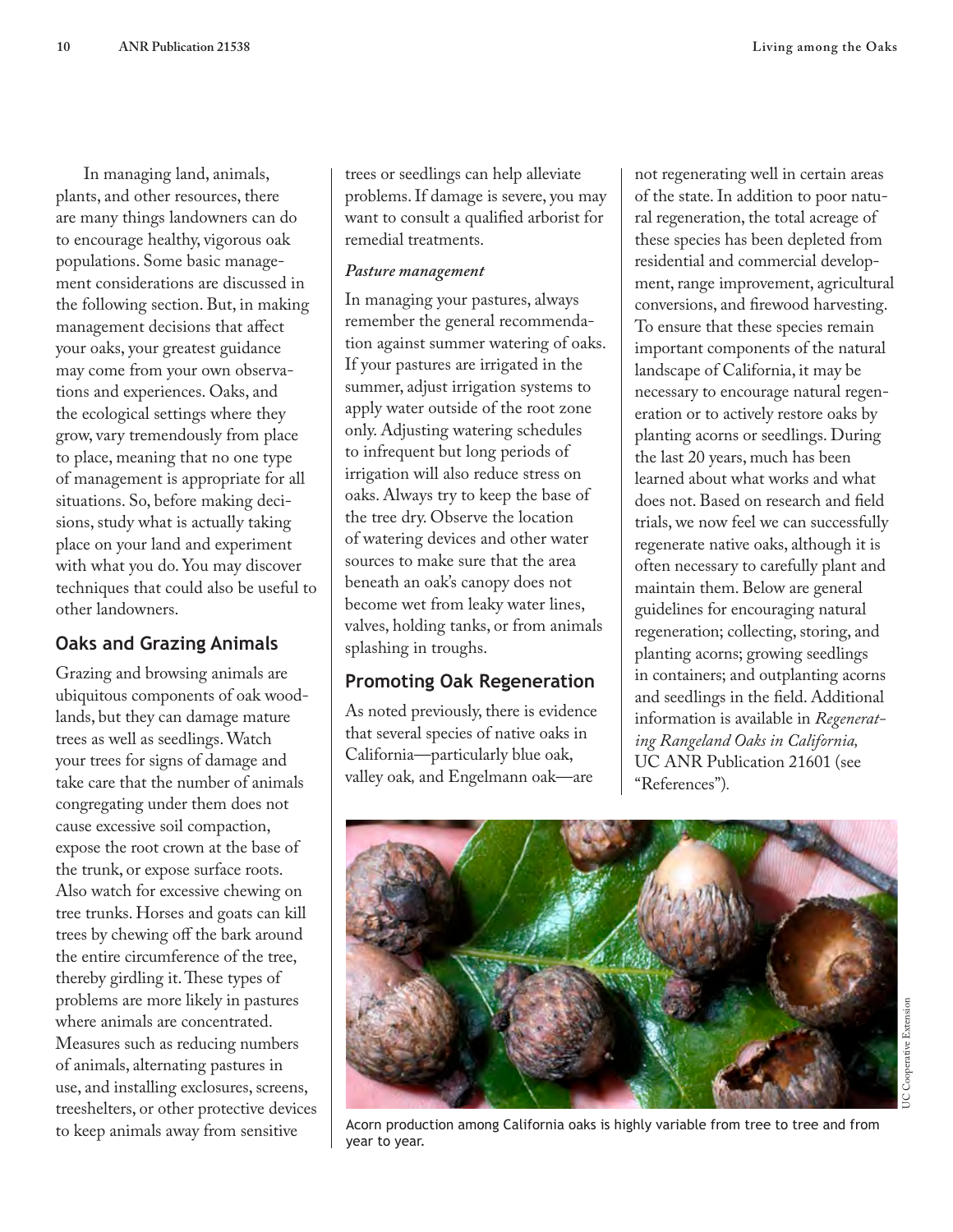## *Encouraging natural oak regeneration*

Areas particularly favorable to natural regeneration include north-facing slopes, regions with average annual precipitation greater than 20 inches (50 cm), deep or alluvial soils, swales, or other places with subsurface water. Because seedling mortality is usually high, regeneration possibilities are best in areas that can remain free from grazing animals for several years and where existing mature trees provide acorns. Sites offering some natural protection, such as rocky or shrubby areas, or steep slopes that naturally exclude or impede the movements of deer and livestock, may also be favorable. In some areas small seedlings are abundant but larger saplings are rare or nonexistent. This often occurs because both domestic and wild animals repeatedly browse small seedlings, killing them or keeping them stunted. To enhance growth, seedlings can be protected from damaging animals by creating fenced areas, called exclosures, that protect seedlings from animals. Treeshelters (see description below) can be used to protect single seedlings, or larger exclosures can protect entire groves. In pastures grazed by cattle, research has shown that the season of grazing can influence damage levels. Damage is usually greatest in the summer and early fall when few other green plants are available. Grazing only during the green season, when other forage is abundant, can lessen damage and encourage greater seedling growth. Strategically placing water and feed supplements away from potential oak regeneration areas can also reduce damaging impacts to oaks.

#### *Acorn collection, storage, and planting*

Acorns are the seeds of oak trees. They begin to develop on the tree in spring, following pollination and fertilization, at about the same time the new leaves are starting to form. Oaks are wind pollinated, so environmental conditions at the time of flowering can affect the size of the acorn crop. Warm, dry, and windy conditions allow the pollen from male flowers, or catkins, to find receptive female flowers, resulting in larger acorn crops. Acorns ripen in the fall, usually in October and November. The acorns of some oak species ripen in a single year, while it takes 2 years for other species. When they mature in the fall, they begin to change color from green to yellow to brown, and the attachment to the acorn cup, or cap, loosens to eventually allow them to fall to the ground. However, one can pick acorns directly from tree branches before they fall to the ground and are consumed by birds, squirrels, or deer, or dry out and decline in quality. Acorns are ripe when they can easily be dislodged from the cup by gentle twisting. When the acorns are ripe, they can also be collected by hitting tree branches with long poles to dislodge them, then collecting them from the ground.

Once collected, all of the acorn cups should be removed before placing the acorns in a container of water. This float test helps separate healthy acorns from damaged or immature ones. Floaters are much less likely to be viable and should be discarded. Sinkers are surface dried and then put in plastic bags and placed in a refrigerator or cold storage unit maintained between 32° and 40°F (0° and 4.4°C). Acorns rapidly lose viability if they dry out, so it is important to place them in plastic bags in cold storage soon after they are collected. They can be stored for several months, but members of the white oak subgenera, including both blue and valley oak, will germinate in cold storage and begin to grow a radicle, or new root. Acorns do not store well, and it is therefore important to plant them as soon as the soil becomes sufficiently moist after the first rains in the fall. They should be placed on their sides and planted between 0.5 and 1.0 inch (10 and 25 mm) deep. The chances of vigorous initial growth can be improved by excavating a hole several inches wide and up to 1.5 feet (50 cm) deep prior to sowing (and filling the hole back up with soil), which allows the initial root to more easily grow downward. Direct planting of acorns eliminates the root disturbance that occurs with transplanting seedlings and allows more natural root development.



Acorns can be collected from the branches of oak trees.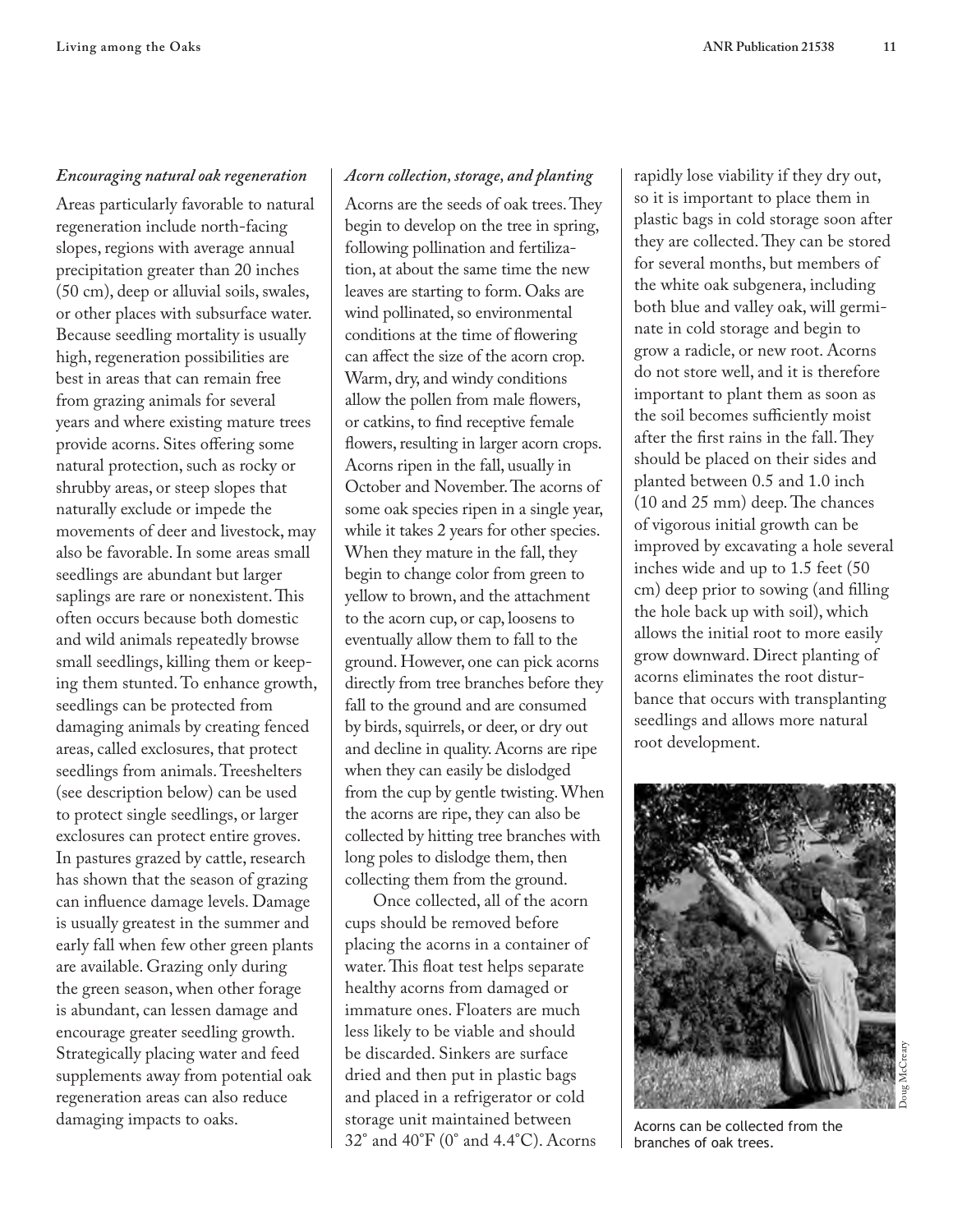#### *Growing oak seedlings in containers*

An alternative to directly sowing acorns is to grow oak seedlings in containers and then plant them in the field. These seedlings often have higher survivorship than directly planted acorns, but they also cost far more. It appears that overplanting with acorns is often more cost effective per surviving seedling than planting container stock. When planting on a small scale, however, it may make little difference.

There are a variety of container types and sizes that can be used, but because oaks rapidly grow a deep taproot, it is preferable to use tall, narrow containers instead of short, wide ones. It is also important to prevent seedlings from growing so much that their roots fully occupy the available soil space in the container, causing the seedlings to become potbound. Before this occurs they should either be transplanted to a larger pot or planted in the field. Generally, oak seedlings should not be grown in containers of one gallon (3.8 liter) or less for more than a year. It is also critical to plant seedlings in the field early in the season—generally by the end of January—so that they can begin to grow roots before the soil starts to dry out.

#### *Seedling planting and protection*

Most oak woodlands in California have an understory of dense, nonnative annual vegetation. These plants compete with oak seedlings for moisture and nutrients and can severely limit their growth and survival. It is therefore important that these plants be controlled. Eliminating weeds near planted oaks by scalping (i.e., hoeing), In a study at the Sierra Foothill Research and Extension Center, treeshelters were shown to help oaks become established.

spraying herbicides, or mulching can make the difference between survival and death for young oak seedlings. It can also enhance growth rates. Research suggests that maintaining a weed-free circle, with a 2-foot (60 cm) or larger radius, around seedlings for the first couple of years after planting increases soil moisture and promotes better survival and growth (McCreary 2001). Augering holes prior to planting can also improve seedling field performance on certain sites by allowing seedling roots to more easily penetrate downward where they can obtain soil moisture unavailable at shallower rooting depths. Fertilizing seedlings with slow-release fertilizer tablets at the time of planting has also resulted in significant increases in both diameter and height growth on certain sites.

However, even if healthy seedlings are planted correctly at the right time of year and competing

vegetation is removed, there still may be significant obstacles to overcome since a variety of animals seem intent on eating them. Oaks are vulnerable to herbivory from a range of animals, from small insects and slugs, to hares and rodents, to deer and cattle. One device that has proven particularly effective in protecting seedlings from a wide range of animals is a treeshelter. This is a double-walled, plastic tube that is placed over individual seedlings. It not only excludes a variety of animals, but it also stimulates seedling growth by acting as a mini-greenhouse.

If acorns or seedlings are planted after heavy rains when soils are moist, watering is not needed. Otherwise, it is a good idea to water planting sites thoroughly at the time of planting. Periodic watering during the first 2 or 3 years usually improves survival and growth, but it may not be logistically feasible for remote planting

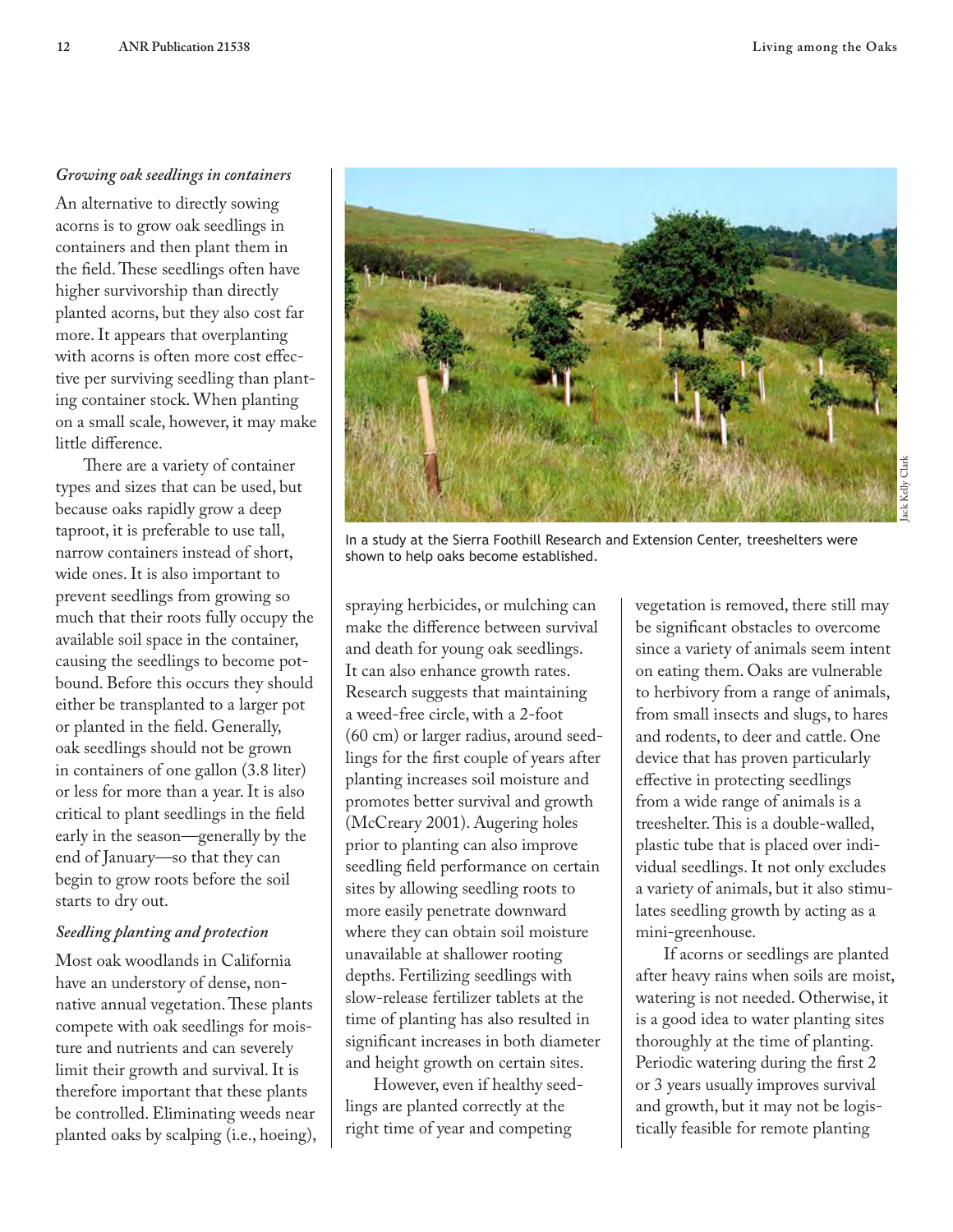sites. In these instances it is even more essential to eliminate competing vegetation. Although it is always helpful to remove competing weeds, supplemental irrigation may or may not be necessary. Average annual rainfall can also influence whether or not to irrigate. In areas that receive less than 15 inches (38 cm) of rainfall, watering the first couple of years, may be essential, while in areas that receive more than 20 inches (51 cm) of average rainfall, watering is often not necessary.

## *Maintaining genetic integrity*

Regardless of whether you are planting acorns you collected yourself or seedlings grown by yourself or others (e.g., native plant nurseries, youth groups, or service clubs), it is important to use local seeds for all wildland plantings. Local ecotypes, or strains of species, have evolved in response to local conditions and are therefore best adapted for survival. Planting off-site material (i.e., acorns collected far from the planting site) is risky since unforeseen events (a rare freeze, for instance) can threaten their survival, even years after the initial planting.

#### *Summary*

Oak regeneration studies to date suggest that the survival and growth of native California oaks in a natural setting are often limited by harsh environmental conditions (McCreary 2001). However, by providing a more favorable environment through weed control, augering, watering, and protective tubes, rapid juvenile growth can be stimulated. This allows seedlings to quickly grow above the level where they are particularly vulnerable

to browsing pressures and thus helps ensure the success of regeneration plantings.

# **Wildlife Enhancement**

Oak environments are among the richest wildlife habitats in the state; 110 species of birds use oak habitats during the breeding season, and 35 percent of California's land mammals utilize oaks during some time of their lives. California's deer herds are particularly dependent on oak habitats. By maintaining the health of your oak woodlands, you promote wildlife health and increase the abundance and diversity of both terrestrial and aquatic species.

Although a few animals can adversely affect oak seedlings, wildlife generally does not harm mature oaks and often provides important benefits through maintaining ecological

balances. For instance, blue jays are important acorn planters because they cache large numbers of acorns in the soil but do not retrieve all of them. Some of these germinate and develop into seedlings. The presence of wildlife also adds beauty to a woodland and value to property. Landowners can take some measures to increase the abundance and diversity of wildlife on their lands. Here are a few suggestions:

**Leave brush piles** in areas where they do not pose a fire hazard. These environments are used by quail for cover and by small animals for food and shelter, and they can provide nurseries for the natural regeneration of trees and shrubs.

**Large, old trees**, especially deciduous species, are particularly valuable for wildlife. They have abundant foliage for foraging birds and insectivorous bats, deeply furrowed



Mule deer are common residents of California's oak woodlands.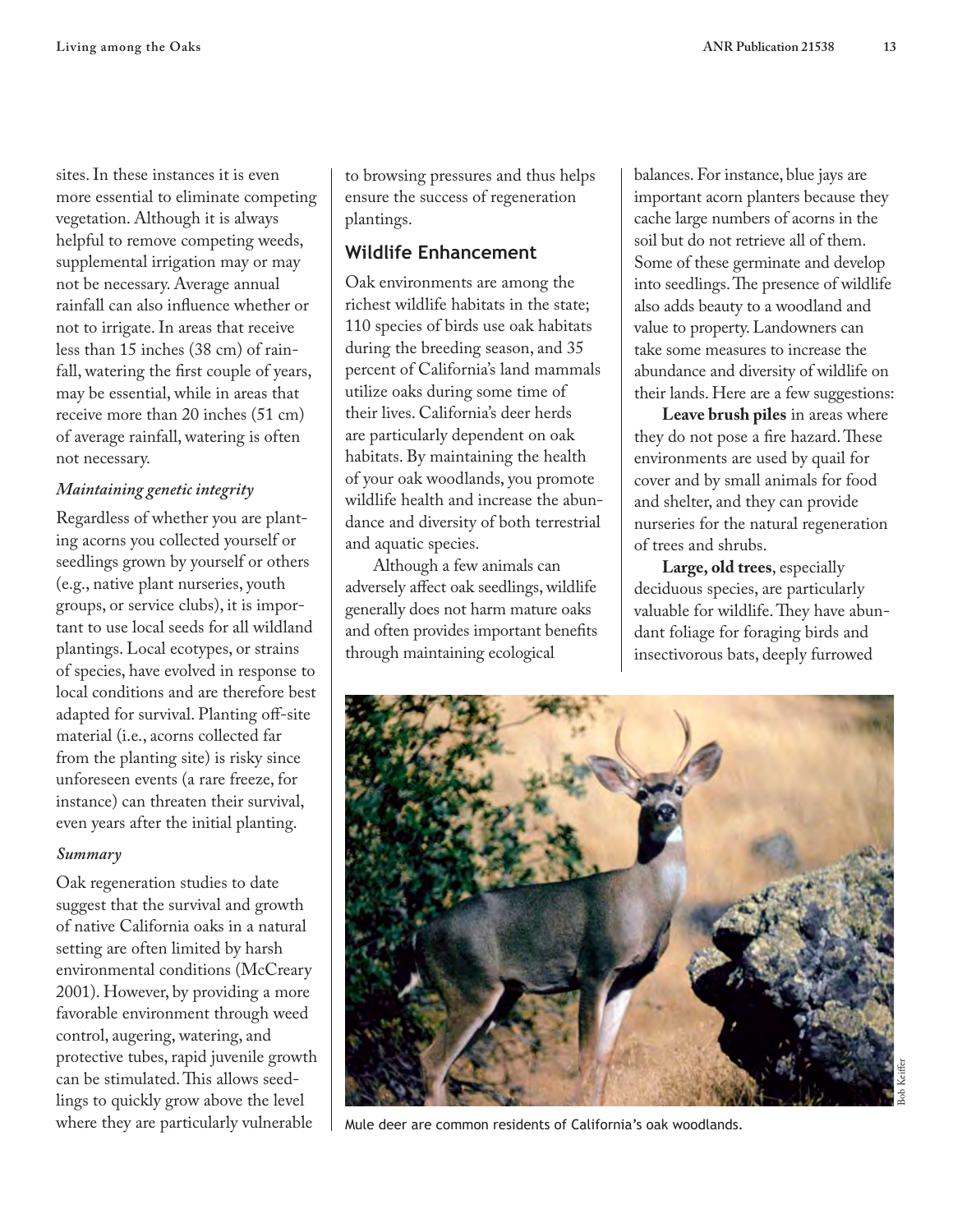

Although oaks are long lived, all trees eventually die. Adequate regeneration is necessary for a species to survive and prosper.

bark that provides wildlife cover and insect prey, abundant acorns, and nesting cavities in large limbs and trunks, both living and dead. Fallen leaves and other material from the canopy provide nutrients under these trees that support a host of soil invertebrates. At the landscape scale, a large, lone tree provides connectivity between wooded patches, adds structural diversity, and may provide a safe stopping point for migrating birds. Large trees have been referred to as a keystone species; that is, their ecological benefits are disproportionate to their numbers. Large dead trees in woodlands, called snags, are generally rare, but they provide important cavity and perch sites. They should

therefore be retained, unless they pose a fire hazard or safety concern.

**Coarse, woody debris** (fallen limbs and trees) is valuable for invertebrate and vertebrate wildlife alike. Among terrestrial vertebrates (birds, mammals, amphibians, reptiles), large logs are especially valuable for reptiles and amphibians. However, recent research has shown that large wood is in short supply in over half of California's oak woodlands, apparently due to landowner efforts to reduce fire risk and to keep the woodlands looking clean and well maintained. It is therefore beneficial to retain large, woody debris whenever possible, as long as it will not interfere with other management practices, including firehazard reduction.

**Shrub cover**—that intermediate layer between tree canopy and ground cover—influences the existence of many small animals. It may supply all of life's requisites for some of these species, such as shrub-obligate birds. Examples of native shrubs that provide cover, as well as food, for wildlife include coffeeberry *(Rhamnus californica),* toyon *(Heteromeles arbutifolia),* and manzanita (*Arctostaphylos* spp.). Shrubs can increase the number of wildlife species inhabiting an area and may also function as refugia for wildlife during extended periods of drought.

**Manage vegetation for diversity.** The diversity of wildlife depends upon the diversity of habitats and age classes of vegetation. If you maintain a diverse structure at the landscape scale (grassland, woodland, shrubland), as well as a diverse structure at the local scale (tree, shrub, and ground covers), you encourage a greater diversity of wildlife. Mixed stands of oaks (i.e., both evergreen and deciduous species) are also advantageous since they provide a greater variety of habitat elements.

**Wetlands.** Probably no component of oak woodland habitat is more important for wildlife than riparian and other wetland areas. Because of the multiple layers of vegetation in wetlands (ground, shrub, and tree), wetlands support numerous species of wildlife, including many threatened and endangered species. However, wetland areas are particularly sensitive to management practices, such as intensive grazing, and so they should be monitored carefully. Oaks along streams help stabilize the banks, and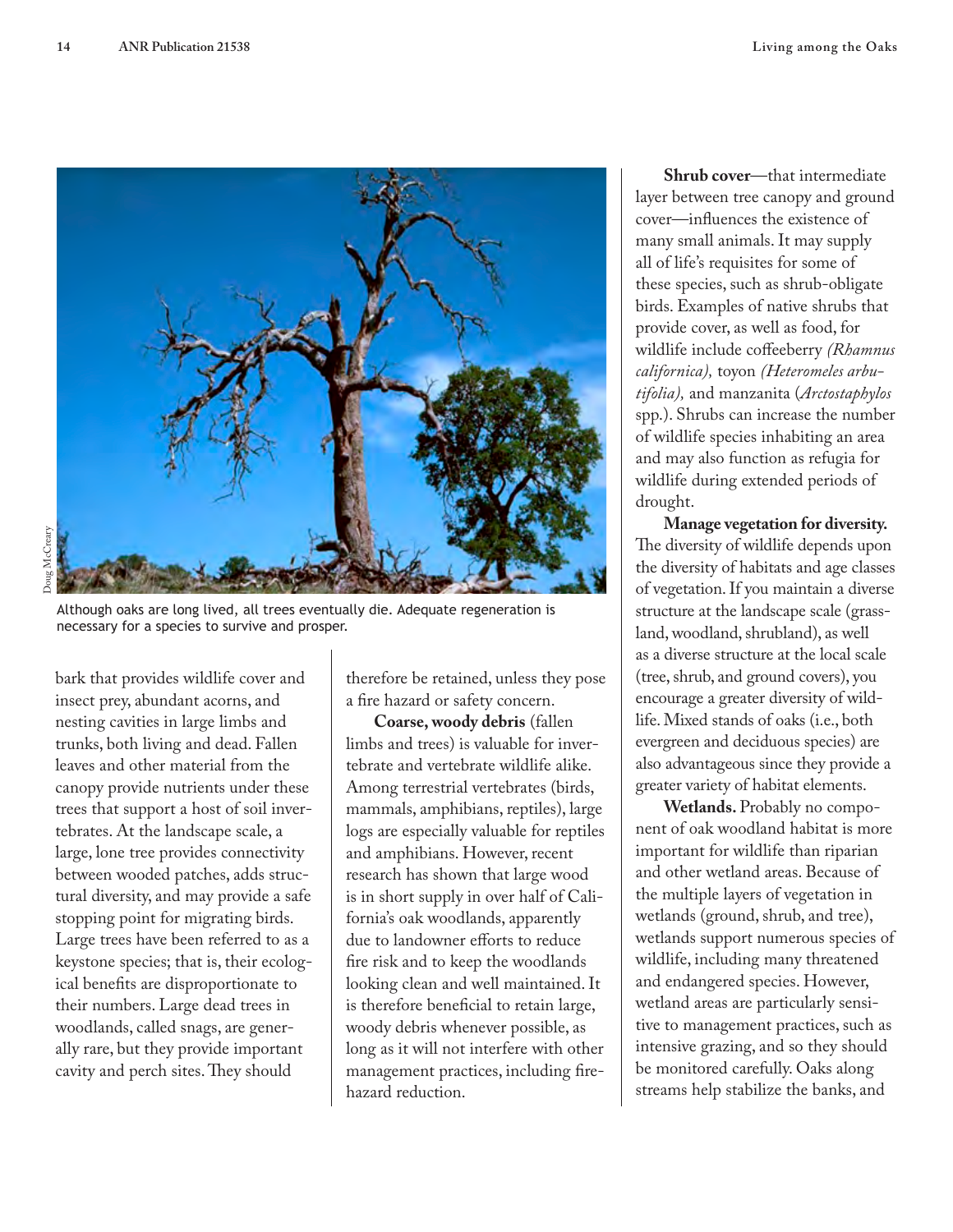by shading the stream, they help keep the water cool for native trout and other fish. If dead oaks or branches fall into streams, consider leaving them if they do not present a flooding hazard. Woody debris in streams helps to create pools and provides structure and cover for native fish, including trout, and for amphibians and invertebrates.

**Thinning**. Individual oaks and groves of oaks can be thinned to meet specific landowner needs. Thinning can increase residual tree growth, stimulate young trees, produce firewood, encourage wildlife, increase forage for livestock, and improve fire safety. The degree of thinning and the selection of trees depend on the nature of the woodland and the objectives of the landowner, but it is important to avoid thinning too heavily. Generally, it is a good idea to leave at least 30 to 40 percent canopy cover following thinning.

**Commercial endeavors**. Because of ever-increasing demands of a growing human population on dwindling open space resources, owners of rural and semirural woodland areas can use their lands for a variety of commercial ventures that ideally are compatible with native oaks. Some potential crops are Christmas trees, specialty nursery plants, or mushrooms. You can also open your lands for fee-based recreational uses such as camping, hiking, hunting, horseback riding, bird watching, photography, fishing, or mushroom picking. Increasing income to owners of large woodland parcels may help them retain their properties as wildlands rather than selling them to developers.

# COMMUNITY ACTIVITIES

Throughout California, landowners are coming together to solve common problems in their oak woodlands. Many regional problems can only be solved by landowners working together in innovative ways. Here are a few examples of landowner efforts:

**Landowner associations.** In many areas, particularly newer subdivisions, landowner associations are working on a variety of issues, including fire safety, regional landscaping, and woodland protection. One excellent example initiated over 20 years ago is the Portola Valley Ranch, a Hardesty Associates project. This planned unit development in the foothills of the Santa Cruz Mountains includes areas of shared oak-woodland open space that are managed and maintained by the Ranch Homeowners Association.

**Open space easements and dedications of land**. In many areas individual landowners, entire developments, and local land trusts are dedicating lands to open space uses through conservation easements and a variety of other legal tools. Landowners dedicating such lands often receive tax relief and, in some instances, cash payments. Conservation easements restrict future development but allow normal management activities, including grazing, farming, and even tree harvesting. The Nature Conservancy, the Trust for Public Land, and the California Rangeland Trust are just a few of the organizations that operate such programs, along with many small community land trusts.

#### **Community and watershed**

**groups.** These have developed throughout California to sponsor a variety of education, protection, and woodland enhancement activities. These groups pursue public awareness and educational programs, tree planting projects, registry programs for significant individual trees, and lobbying efforts with local jurisdictions to protect a variety of natural resources, including trees. Two excellent examples are the Sacramento Tree Foundation and the Putah Creek Council, both of which have been in operation for more than 20 years.

## **Carbon Sequestration**

There is a wealth of scientific data indicating that carbon dioxide concentrations in the atmosphere have increased dramatically in the last century. Many believe this will result in climate change and, more specifically, global warming. California has become a leader in committing to reduce greenhouse gas emissions that contribute to elevated atmospheric  $CO<sub>2</sub>$  concentrations. One new approach has been to promote a cap-and-trade system whereby those generating emissions can purchase carbon offsets equal to the amount of carbon they emit. Since oak woodlands store considerable carbon in tree biomass, including roots, property owners may soon be able to sell carbon credits to emitters. While this approach is new and it is hard to predict how effective it will be in reducing emissions, California and its California Air Resources Board (CARB) are at the forefront of implementing this new approach.